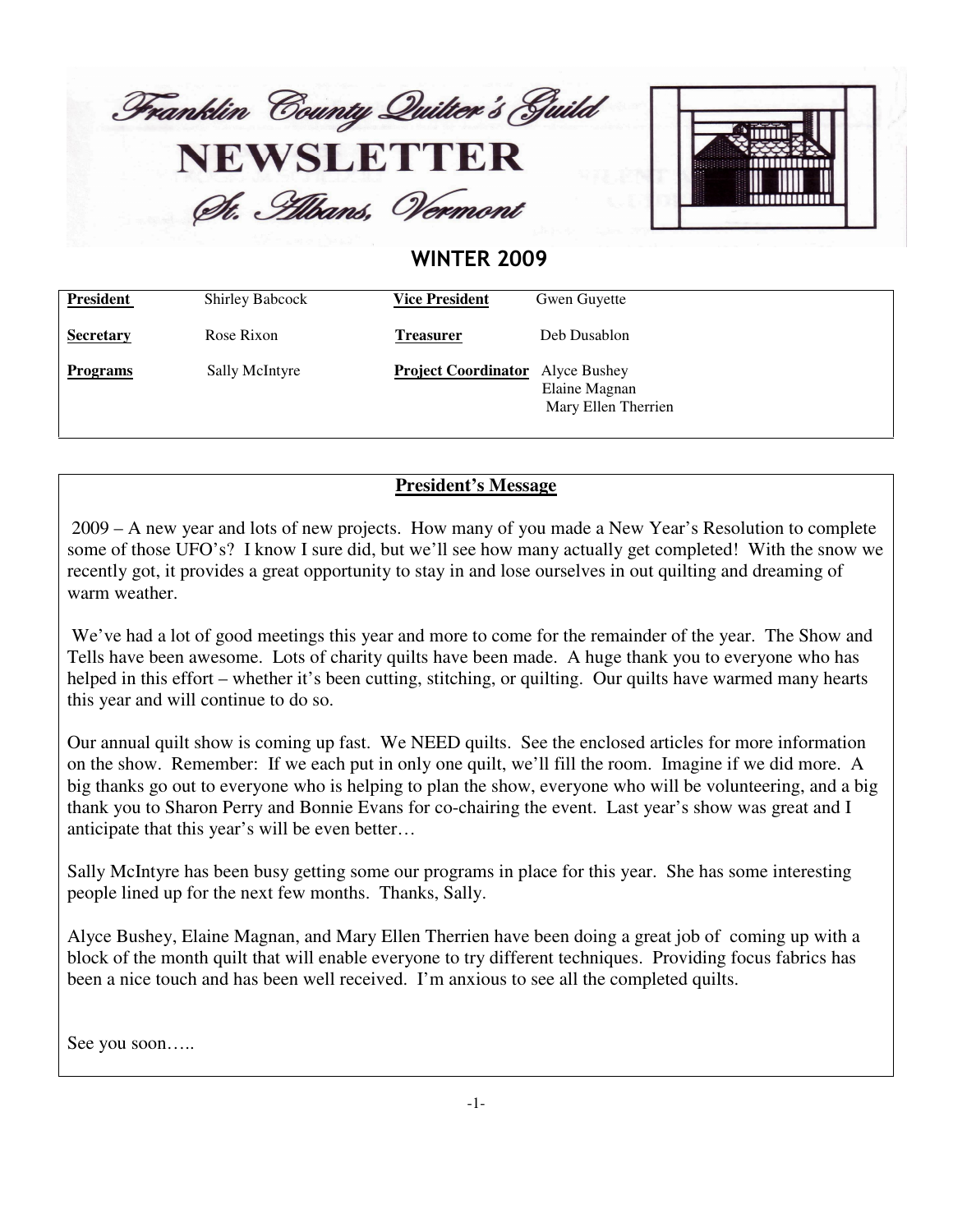### **MEETING DATES:**

Our meetings will be held on the third Wednesday of each month at the Church of the Rock. Doors open at 6:30. Meeting starts promptly at 7:00.

The remainder of this year's meeting are confirmed as:

February 18, 2009 March 18, 2009 April 15, 2009 May 20, 2009 June 17, 2009

Of course, the above dates are subject to change if needed.

### **MONTHLY PROGRAMS**

February – Froncie Quinn – Story of Florence Peto

March – Beth Helfter -- Eva Paige Designs - Program Perfection is Overrated

April— Threadscapes - Pam Druehens (Workshop if members are interested. May need to change day of meeting if workshop is held)

May – To Be Announced

June -- Potluck Social

### **CHARITY QUILTS**

#### **Charity Quilt Committee**

Our Quilt Show this Spring will once again feature a display of our charity quilts – Breast Cancer, Ronald McDonald, Family Center, Purple Heart and Home Health. This display is a wonderful way to let the quilt show participants know about our community service contributions. We need quilts and quilt racks for the display. All Charity Quilt Chairs please set aside some quilts for the show and bring them to the meetings in February and March along with any available quilt racks. Joanne Sweet, Sandi Maynard, Rose Terrill, Janet McCarthy and I will be available to accept the quilts at each of the meetings. Thank you so much for your help. Ann Jacobs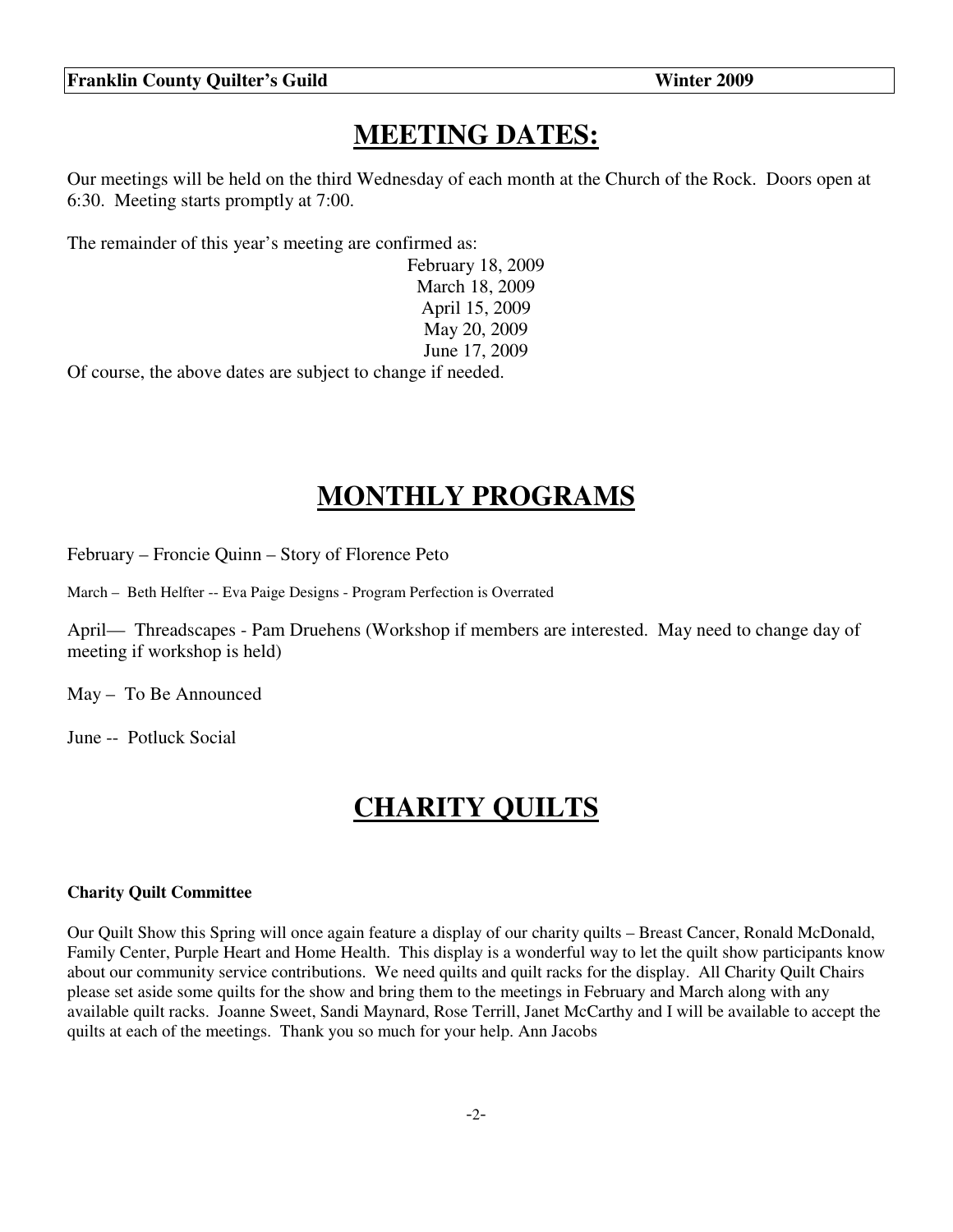## **FOOD SHELF DONATIONS-UPDATE**

A huge thank you to everyone who has been donating to our monthly food shelf drive. Every little bit that we collect helps so many people. So let's continue bringing in items/money each month and help others in need.

## **PAINT CHIP CHALLENGE—UPDATE**

Our paint chip challenge is fast coming to its deadline, which is the March meeting. Bring your completed quilt to the March meeting, as the members will be voting on the winner during the meeting. Reminder of how it works: Using the three initials of your name, go to your favorite hardware store and select three paint chips for which the name begins with one of the initials of your name. If you have only two initials, the third one is your choice. You can add up to three additional colors for a total of six colors. You can use any quilt pattern you choose. Completed quilt must measure at least 45 inches square. Only other rule: HAVE FUN!! Paint chips are available at any hardware store – ACE, Aubuchon, Sherman Williams, Newton's Decorating, Wal-Mart, Home Depot, Sticks & Stuff, etc.... Have fun and let's see how many folks are up for the challenge!

# **STAPLES REWARD PROGRAM**

Just a little reminder: When you purchase something at Staples, if you let them know to add it to the Guild's Reward Program account, your purchase will be credited to the Guild. Staples does really well by us for coupons. We get our printing done there, and it is a big savings for the Guild. Any purchases, especially larger ones, really give us some bucks. On an average, we save over \$300 per year. Thanks in advance...

## **MONTHLY MEETING FORMAT**

6:30 P.M. Doors Open Sign up for raffle BOM blocks if you made one Sign up for monthly door prize drawing Sign up for monthly Food Bank drawing if you donated this month Pick up you name tag



7:00 P.M. Business Meeting Show and Tell Short break as appropriate Program for the evening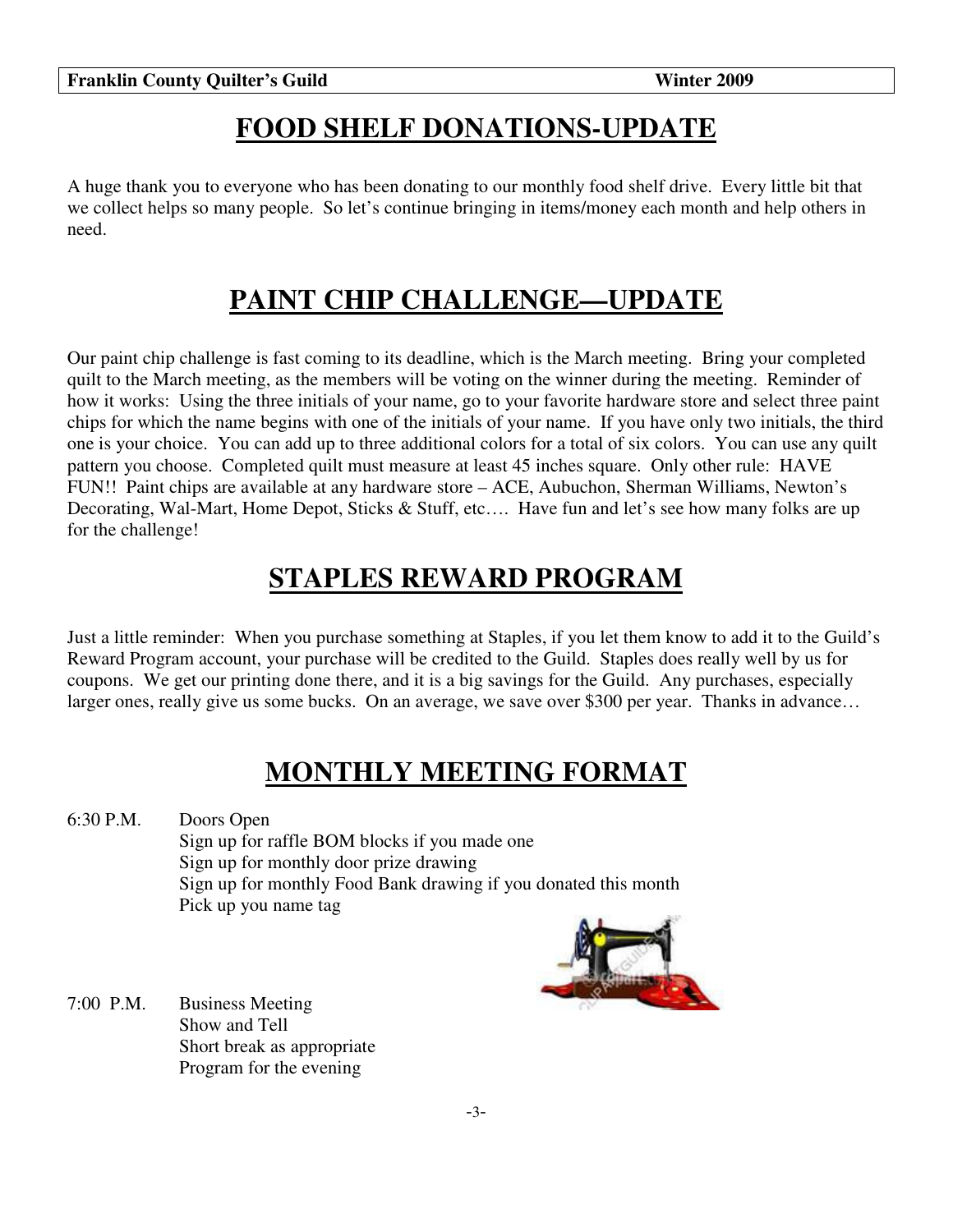## 11<sup>th</sup> ANNUAL QUILT SHOW SET FOR THE 1<sup>st</sup> WEEKEND IN APRIL

Can you believe it's already February? Spring is just around the corner. And with the start of Spring comes the guild's annual quilt show. This year the quilt show will be held on Saturday, April 4<sup>th</sup>, and Sunday, April 5<sup>th</sup>. We'll be setting up at Saint Albans City Hall on Friday, April 3<sup>rd</sup>.

WE NEED QUILTS! Shireen Melton is in charge of quilt registration and has included an article in this newsletter about displaying your quilts. We need over 100 entries to fill the gymnasium.

WE NEED ITEMS FOR THE SILENT AUCTION! Nancy Orcutt and Diane Forey are once again in charge of the silent auction, and they too have written an article about items for the silent auction. Each year, the silent auction raises about \$800 - \$900 to support our guild activities.

WE NEED VOLUNTEERS! In order to make the quilt show a success, we need help from all guild members. As they say, "Many hands make light work." Bonnie Evans is the volunteer coordinator. Please call her at 868-7168 or email her at evansmb@comcast.net to volunteer for one or two of the many quilt show jobs.

WE NEED ITEMS FOR THE DOOR PRIZE BASKET! Every year we have a door prize drawing for a basket full of goodies for the folks who come out to view our quilts. Many attendees are not quilters, so the donated items can be most anything from maple syrup to candles to lotions to lottery tickets. If you have something you'd like to donate, please bring it to the February or March meeting. Sally McIntyre will be collecting the door prize donations.

WE NEED THOSE RAFFLE TICKETS SOLD! Hopefully everyone has been busy selling at least two packets of raffle tickets. As an incentive to sell a few more tickets, any guild member who sells at least 5 packets will be entered into a special drawing for a wall-hanging made from the same pattern and fabrics as the raffle quilt. Be sure to turn your tickets in at the February or March meeting to Gail Darling.

And finally, WE NEED FAT QUARTERS! As one of the prizes for the quilt raffle, we collect fat quarters from the guild members to make a large "Basket of Fat Quarters." If you have a few fat quarters of good quality, 100% cotton fabric to donate, please bring them to the February or March meeting. Sharon Perry will be collecting the donated fat quarters.

If you have any other questions or suggestions about the quilt show, please feel to call Sharon Perry, 326- 3135, or Bonnie Evans, 868-7168.

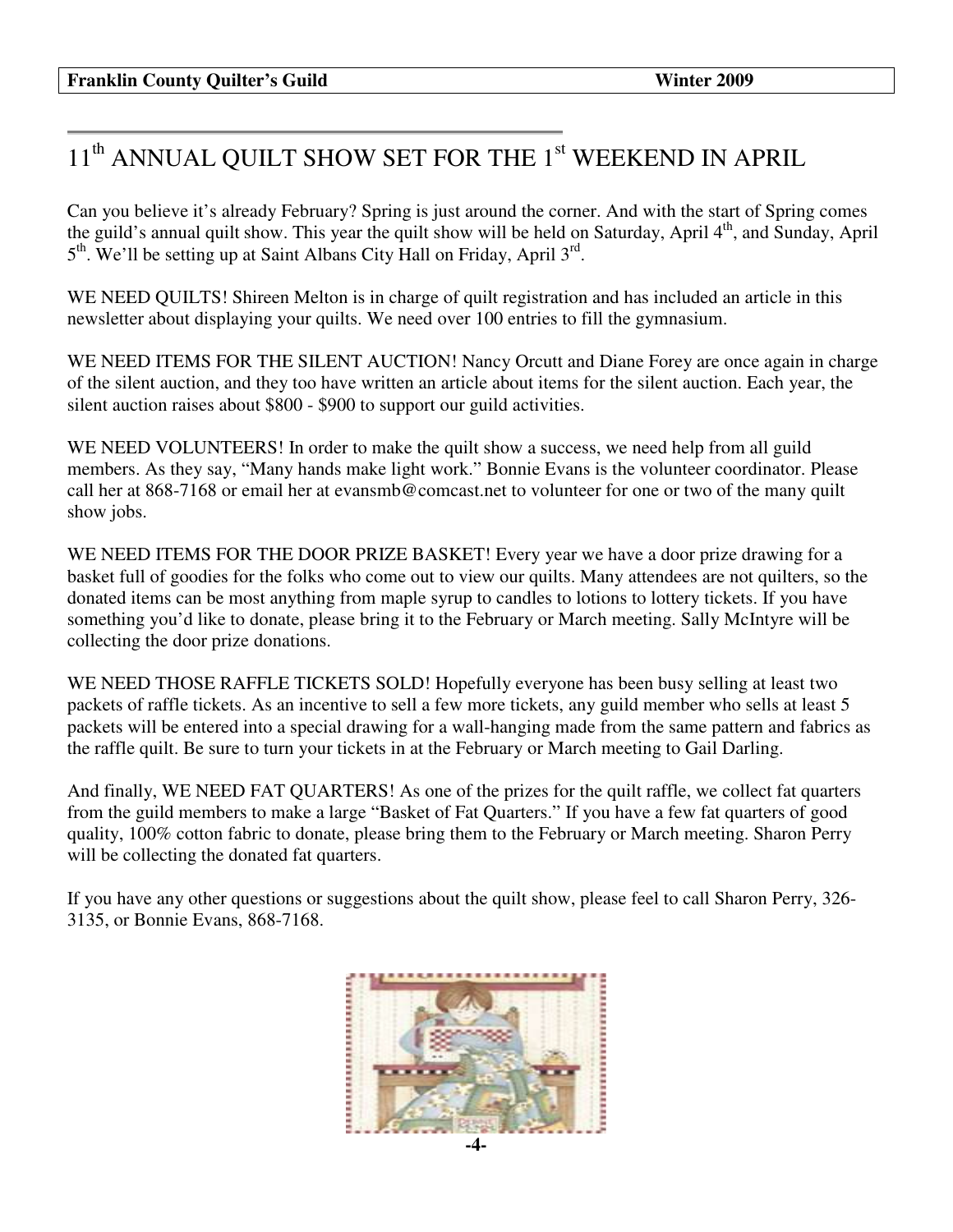# **FCQG SILENT AUCTION**

The Silent Auction is a big fund raiser for the guild. Last year we had 29 items that brought in just shy of \$950.00. This year we have collected 9 items so far and we need a lot more. The kind of items we are looking for are wall hangings, table runners, quilted bags, and pillows. A couple years ago, one of our members put together a quilt kit and last year we had a decorative box filled with Christmas fat quarters. They both brought high bids. Holiday theme items do very well also. We are limited on space so we would prefer not to have anything large to display. If you think of something different that you would like to donate to the Silent Auction and you are not sure if it is appropriate, just give Nancy or me a call. We will be accepting your Silent Auction items at the February and March meeting.

We need your help to make the Silent Auction a big success again this year. Please email or call us if you have any questions.

Happy Quilting, Nancy Orcutt and Diane Forey Silent Auction Coordinators

# **RAFFLE QUILT FOR 2010**

Please help---We need from each member the following items to complete our 2010 raffle quilt:

LIGHT CREAMS: One 8 " square One  $4\frac{1}{2}$  or 5 " square CREAMS AND TANS: At least eight  $4\frac{1}{2}$  or 5" squares LIGHT GREENS: At least six  $4\frac{1}{2}$  or 5 " squares One 10 ½ " square

Please bring to our February and March meeting and give to Sharon Perry. Thank you in advance..

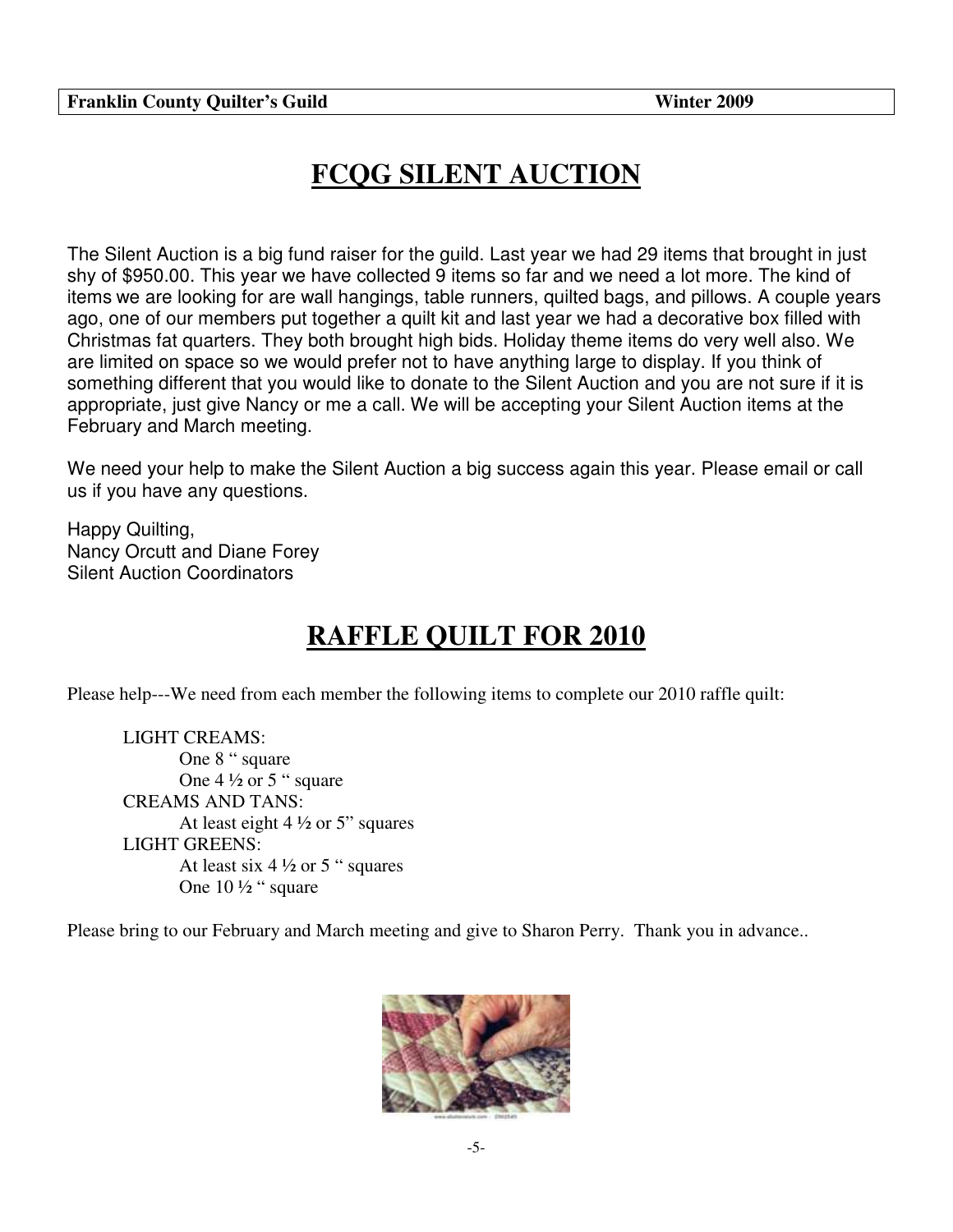### FRANKLIN COUNTY QUILTERS GUILD 11<sup>th</sup> Annual Quilt Show

St. Albans City Hall April 4th & 5th, 2009

The Franklin County Quilters Guild is holding its 11<sup>th</sup> Annual Quilt Show, April 4<sup>th</sup> & 5<sup>th</sup>, 2009, at the City Hall in St. Albans, Vermont.

Registration deadline is Monday, March 9<sup>th</sup>, 2009. Please complete the enclosed form, which should be signed, dated and returned to the Quilt Registration Chair as indicated on the registration form. Please submit a photograph of each of your quilts with your entry forms. (This is for planning purposes and can be of the finished quilt, just the top, or even a layout of the top before completion.) Upon registration, you will be provided with a registration number for each quilt to help with drop off.

Bring your pre-registered guilts to the St. Albans City Hall on Friday, April 3rd, between the hours of 3:00 p.m. and 6:00 p.m. Please bring each quilt in a clear plastic bag and bring your quilt registration number(s) with you when you come to drop off your quilts. Your quilts will be available to pick up at the St. Albans City Hall between 4:00 p.m. and 5:00 p.m. on Sunday, April 5<sup>th</sup> and should be collected no later than 5:00 p.m.

Thank you for your participation in the Quilt Show.

#### Shireen Melton, Quilt Show Registration & Layout

#### **Additional Information:**

- $\checkmark$  This is not a juried show. Anyone who is a member of the quild can enter and display a quilt which they participated in making.
- $\checkmark$  A "Crib or Lap Quilt" is smaller than twin size, and is intended for functional use. A "Bed Quilt" can be between twin size and king size and is intended for functional use. A "Wall Quilt" may be of any size, but is not intended for functional use on a bed. A "Miniature Quilt" utilizes a reduced scale, miniature piecing, or miniature appliqué techniques.
- $\checkmark$  Sources of design section should reference any books, patterns or kits you used, or classes taken (give credit to the designer). Feel free to provide additional information about your quilt, its recipient, its story, that can be used for narrative in the video.
- $\checkmark$  Your entry does not have to be rectangular, but does need to have a means by which to hang it for display from a straight metal rod. If you are submitting a quilt that has anything other than a straight top edge and a sleeve for hanging, you must provide another means to display that quilt so that it will hang.
- $\checkmark$  Please look over your entries closely before dropping them off for display. Please check carefully for stray needles and pins. Also watch for loose or hanging threads, animal fur, and stains, as these can detract from the beauty of your work.
- $\checkmark$  Temporary hanging sleeves look and work best when they are basted on, rather than pinned.
- $\checkmark$  You may offer a displayed quilt for sale, however the purchaser may not remove it from the show until the show has ended.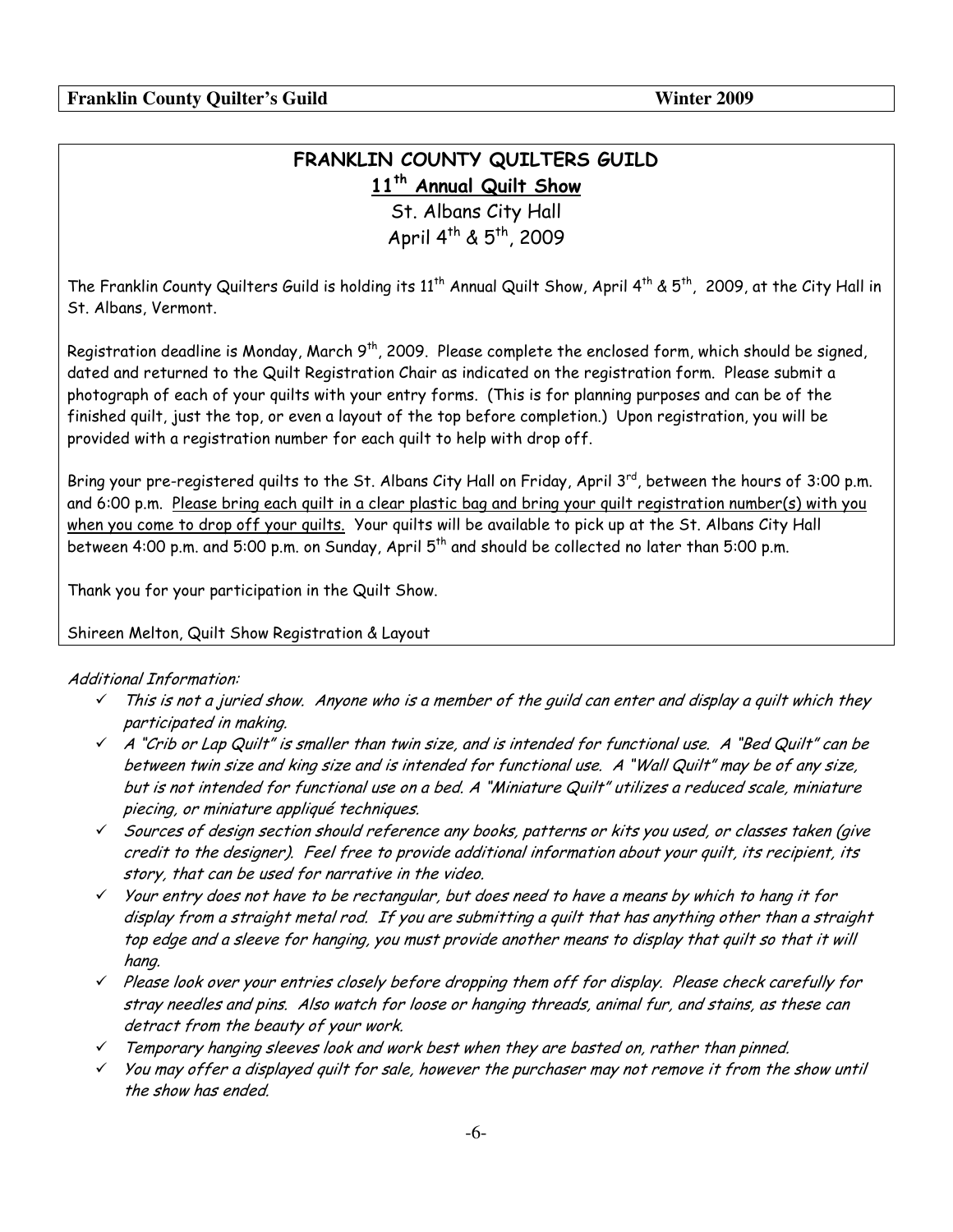**QUILT REGISTRATION- QUILT SHOW** 

11<sup>th</sup> Annual Quilt Show

Franklin County Quilters Guild

**Quilt Registration Form** 

(Registration Deadline: Wednesday, March 9<sup>th</sup>, 2009)

Please print clearly or type one form per quilt:

| Category: (Check one only)                              |                                                                                                                                                                                                                         |                                                                                                                         |               |
|---------------------------------------------------------|-------------------------------------------------------------------------------------------------------------------------------------------------------------------------------------------------------------------------|-------------------------------------------------------------------------------------------------------------------------|---------------|
|                                                         | (C ) Crib or Lap Quilt (B) Bed Quilt _________ (W) Wall Quilt                                                                                                                                                           |                                                                                                                         | (M) Miniature |
|                                                         | Hanging dimensions of entry in inches: __________(width) by _________(length)                                                                                                                                           |                                                                                                                         |               |
| hanging sleeve.                                         |                                                                                                                                                                                                                         | **Note: Lap, Bed and Wall Quilts must have a 5" sleeve for hanging. Miniatures less than 20" wide may omit a            |               |
| Check all that apply:                                   |                                                                                                                                                                                                                         |                                                                                                                         |               |
| Hand pieced<br>Machine appliquéd                        |                                                                                                                                                                                                                         | Machine pieced __________ Hand appliquéd                                                                                |               |
| ______ Hand quilted                                     |                                                                                                                                                                                                                         | Machine quilted Professionally machine quilted                                                                          |               |
|                                                         |                                                                                                                                                                                                                         |                                                                                                                         |               |
|                                                         |                                                                                                                                                                                                                         |                                                                                                                         |               |
|                                                         |                                                                                                                                                                                                                         |                                                                                                                         |               |
|                                                         |                                                                                                                                                                                                                         |                                                                                                                         |               |
| full responsibility for any and all insurance coverage. |                                                                                                                                                                                                                         | Franklin County Quilters Guild and St. Albans City are not responsible for damage or loss of quilts exhibited. I accept |               |
| Signature: _                                            |                                                                                                                                                                                                                         |                                                                                                                         |               |
|                                                         | Shireen Melton, Quilt Registration, 6 Stoney Acre Dr., St. Albans VT 05478<br>Any questions, email Shireen at <i>guiltsanity@yahoo.com</i> or call 524-2407<br>(e-mail is preferred due to work and family obligations) | Submit completed form and photo via e-mail to: quiltsanity@yahoo.com or by mail to:                                     |               |

**Franklin County Quilter's Guild** 

Winter 2009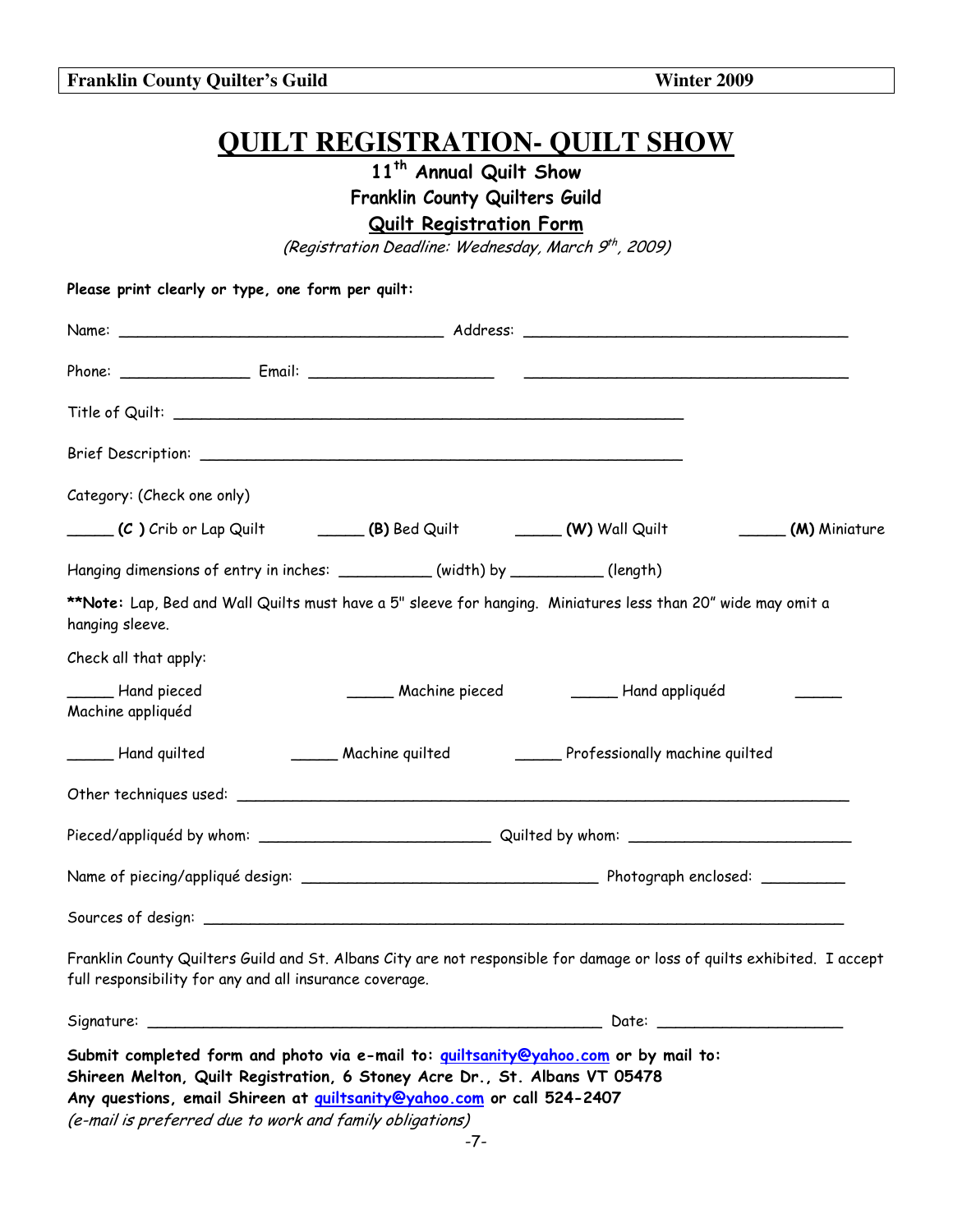# **CALLING ALL QUILTS**

Registration has begun for our 11th annual quilt show. Please consider displaying at least one of your quilts, wallhangings or miniatures this year. For those who are new members, we have a non-juried show, so anyone who is a member in the guild can display their work. We celebrate and embrace the diversity of quilting styles and techniques that makes Franklin County Quilters Guild different from other guilds. Your quilt doesn't have to be complex or have perfect points to get displayed, so don't be discouraged if you are a beginner. Ribbons are awarded based on popular vote of the visitors to the show. So hunt through your projects and pick out a quilt or two to display in our show this year! Registration details and a registration form are included in this newsletter.

# **MONTHLY BLOCKS**

We hope you've been enjoying the monthly blocks so far this year. Just a few reminders: All of the blocks should be a 12 ½ inch unfinished block. Please use the designated piece of fabric for your block which you are bringing in for the block raffle. This will hopefully help coordinate the blocks. The fabric will always be prewashed for you. You will only receive enough for the block that you share with the guild. The use for the given focus fabric will be circled on your directions each month. On the directions, the fabric requirements will be AT THE END of the directions. Most of the directions will also include a sample of a finished quilt using that block, for those who win the blocks and those who would like to make more.

If you cannot make a meeting, we want to make sure that everyone has the opportunity to get the next month's piece of fabric. You can ask a friend to pick one up for you or you may call Elaine Magnan (527- 7835), Alyce Bushey (527-7291) or Mary Ellen Therrien (782-1958). We will find a way to get it to you.

Some members have asked us to calculate the amount of fabric needed to complete all of the blocks in their own colors. If people have an interest in getting two bonus patterns in June to make it twelve, I'm sure we can supply them. Two yards of each of a light, medium and dark fabric along with a few coordinating scraps should be plenty for either 10 or 12 blocks. Note: the piece of fabric presented to you at the meeting is to be used for coordination of the block raffle. If you choose to use the piece for your own quilt top, the fabrics provided will probably not coordinate with one another for a complete quilt. For a more coordinated quilt at home, you may want to purchase material as described in this paragraph.

Have fun and hopefully you'll be our next monthly winner.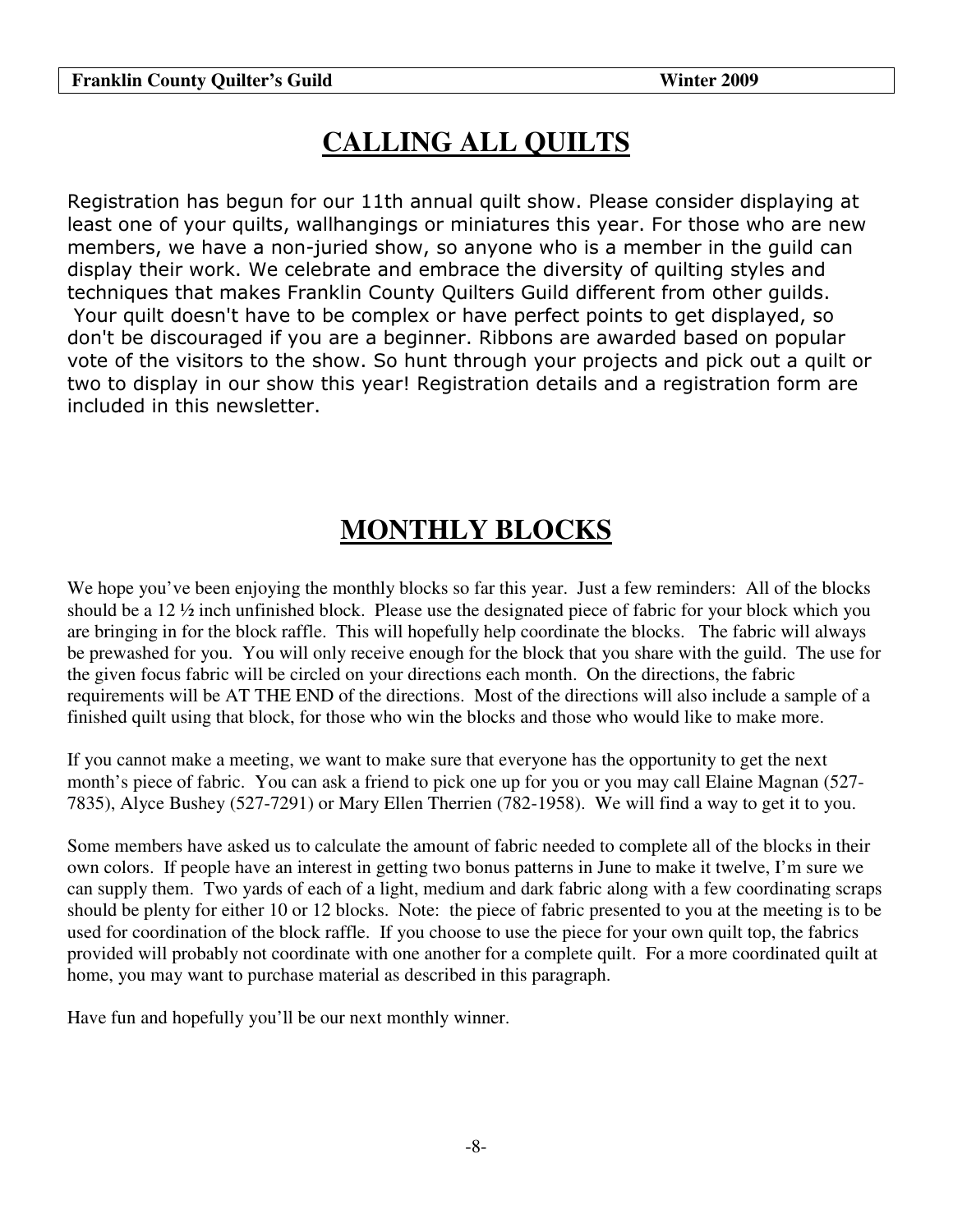### **Franklin County Quilter's Guild Winter 2009**

| <b>ACROSS</b>                                                                                                                       |                  |
|-------------------------------------------------------------------------------------------------------------------------------------|------------------|
|                                                                                                                                     | $\boldsymbol{2}$ |
| What you sew with.                                                                                                                  | 4                |
| The process of sewing pieces of fabric together by hand or machine to make a patchwork.                                             |                  |
|                                                                                                                                     | $\boldsymbol{9}$ |
| The meeting of two pieces of fabric that is held together with stitching.                                                           | 11               |
| The process of adjusting the length of one fabric edge to match the length of another fabric edge while stitching them<br>together. |                  |
|                                                                                                                                     | 12               |
| The process of sewing small pieces of fabric onto a larger piece of fabric by hand or machine.                                      | 14               |
| fabric. The process of rinsing fabric in hot water to preshrink it and remove sizing.                                               |                  |
|                                                                                                                                     | 17               |
| Printed fabric that has small repeating designs.                                                                                    | 18               |
| Cutting the fabric to capture a certain area of the design in the print.                                                            |                  |
| quilting. Quilt stitching that follows the outline of a piece.                                                                      | 20               |
|                                                                                                                                     | 21               |
| A piece of fabric (18" x 22") that is half of a half yard of fabric (18" x 44").                                                    |                  |
| A device that you can use to see through darker fabric to trace from a pattern underneath the fabric.                               | 22               |
|                                                                                                                                     | 23               |
| Quilter's ______.An organization made up of quilters.                                                                               | 25               |
| Fabric strips that separate the blocks in a quilt.                                                                                  |                  |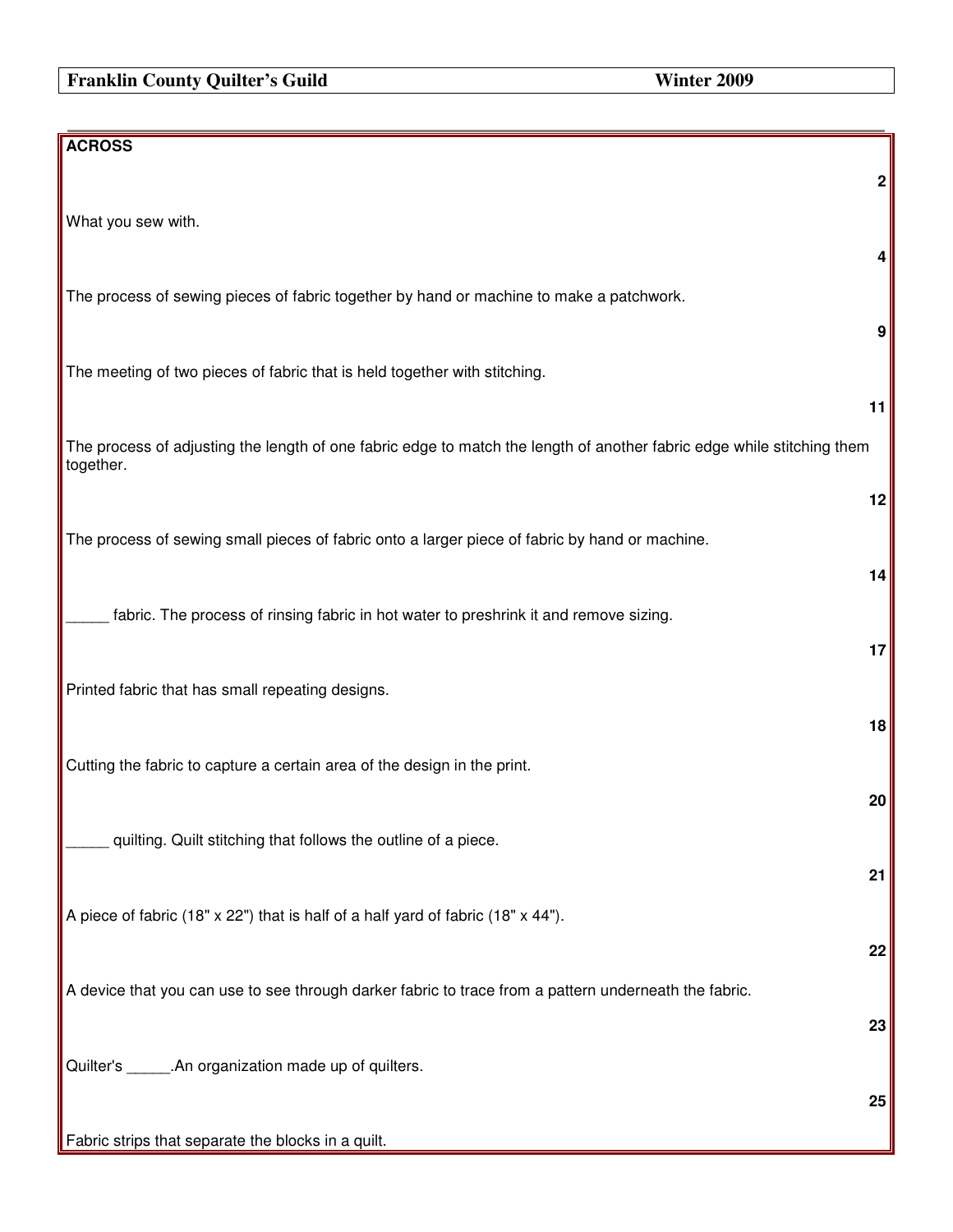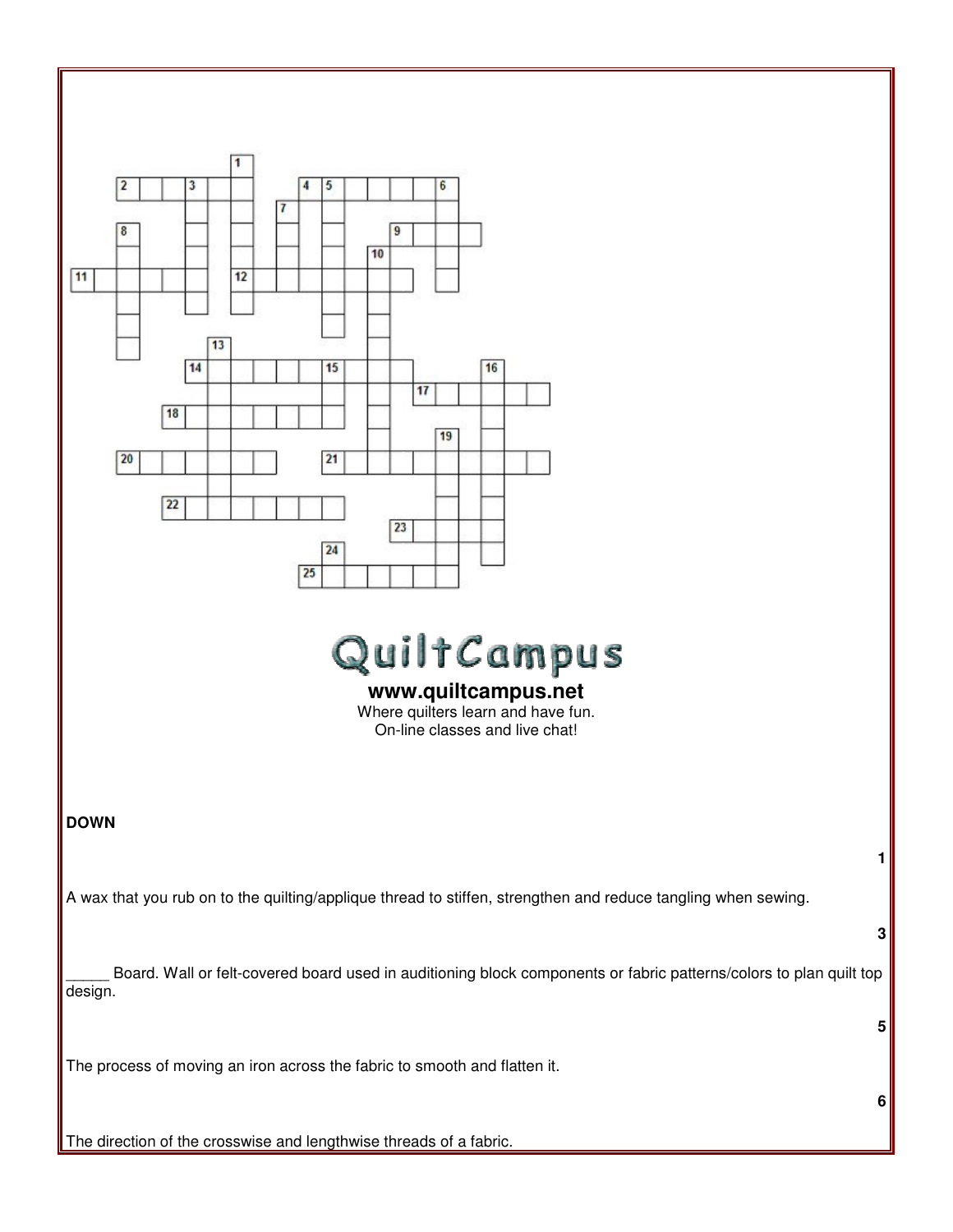|                                                                                                                                               | $\overline{7}$ |
|-----------------------------------------------------------------------------------------------------------------------------------------------|----------------|
| Quilting ______. A small circular apparatus that holds the layers of a quilt together during quilting.                                        |                |
|                                                                                                                                               | 8              |
| A plain-woven undyed cotton fabric.                                                                                                           |                |
| A flat piece of rubber like material that is used with a rotary cutter to protect the table surface and to preserve the<br>blade's sharpness. | 10             |
|                                                                                                                                               | 13             |
| Finger ______. A technique to make a seam lie flat by pinching the fabric between your fingers.                                               |                |
|                                                                                                                                               | 15             |
| Half Square Triangle (abbreviation).                                                                                                          | 16             |
| The front or top side of the fabric that usually has a print on it.                                                                           |                |
|                                                                                                                                               | 19             |
| The fabric on the back of a quilt.                                                                                                            | 24             |
| Baltimore Album (abbreviation).                                                                                                               |                |
| Copyright © 2006 QuiltCampus, PO Box 182671, Arlington TX, 76096-2671, USA                                                                    |                |

-9-

**Franklin County Quilter's Guild Winter 2009**



### **www.quiltcampus.net**

Where quilters learn and have fun. On-line classes and live chat!